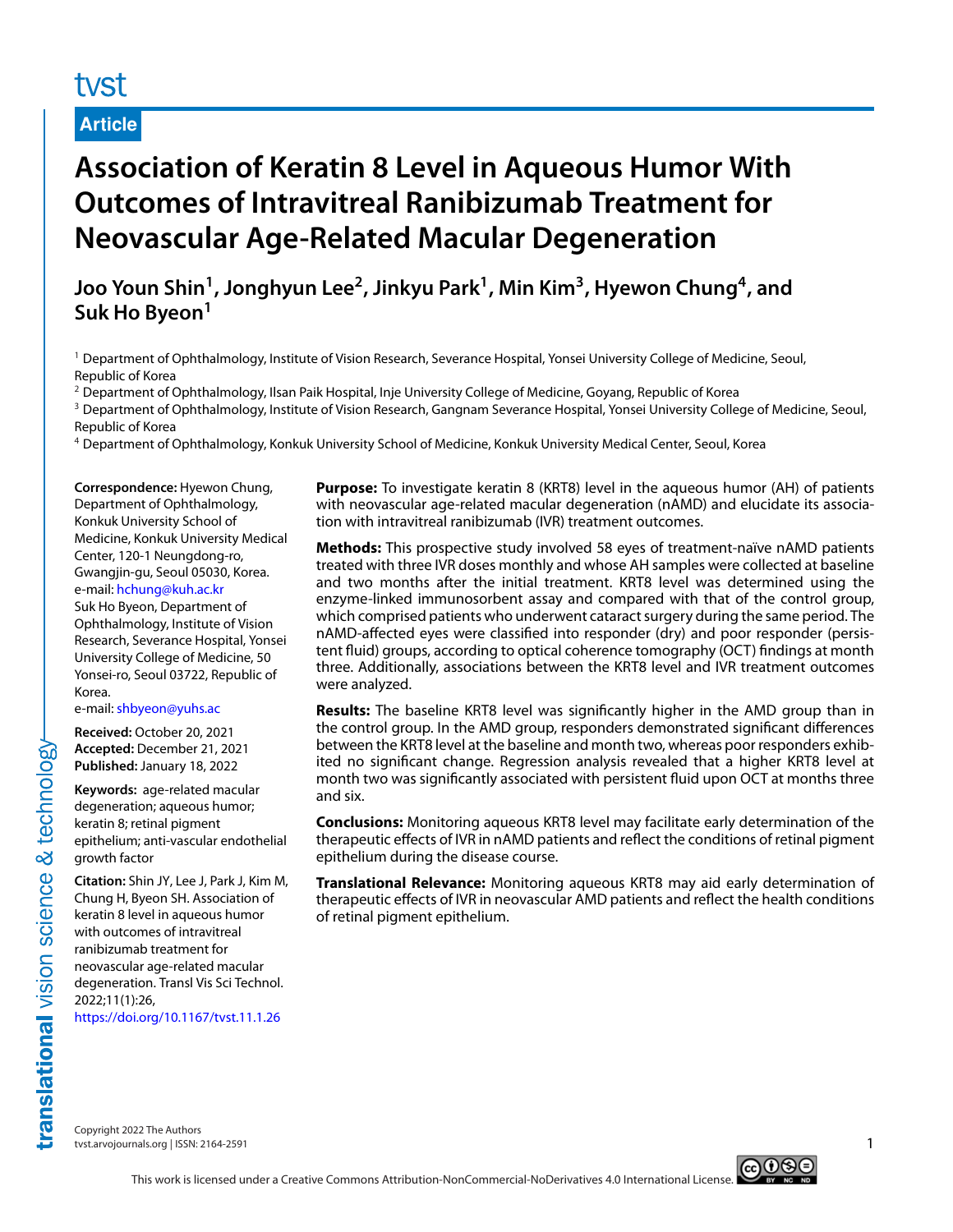# **Introduction**

Neovascular age-related macular degeneration (nAMD) is the leading cause of blindness among elderly individuals in developed countries.<sup>[1,2](#page-8-0)</sup> Although the use of anti-vascular endothelial growth factor (VEGF) agents has resulted in considerable improvements in nAMD treatment, the response to these drugs varies among individuals, and some patients still show a poor or no response to treatment.<sup>[3](#page-8-0)</sup> The reasons for the poor response to anti-VEGF agents are complex and varied.<sup>4</sup> However, as retinal pigment epithelial (RPE) cells are strongly implicated in the pathogenesis of  $AMD<sub>1</sub><sup>5</sup>$  the functional status of RPE in individual AMD patients may be one of the major contributors in AMD development and progression as well as to treatment outcomes. Various studies have attempted to correlate morphologic changes in the retina, RPE, and choroid determined by optical coherence tomography (OCT) with the clinical aspects and prognosis of  $\text{AMD}^{6,7}$  $\text{AMD}^{6,7}$  $\text{AMD}^{6,7}$  However, even with OCT, the morphological study of RPE is difficult, and molecular and proteomic studies of RPE in vivo have been limited.

Proteomic research involves the analyses of the nature of peptides or proteins in various biological samples of multifactorial diseases. It may help access the biology of cells and tissues involved in diseases and thus find new biomarkers and target-based therapies. Recent investigations have demonstrated specific proteomic signatures in nAMD patients. These studies collected and profiled the aqueous humor (AH) of nAMD patients and controls, identified several differentially expressed proteins in nAMD AH, and selected potential biomarker candidates besides VEGF. $8-12$ Previously, we identified RPE-secreted proteins in the AH of nAMD patients and showed that, among them, the expression of epithelial marker protein keratin 8 (KRT8) increased by approximately twofold in nAMD patients compared with that in the control subjects, and it varied after anti-VEGF treatments.<sup>[8](#page-9-0)</sup>

KRT8, which is predominantly expressed in epithelium, is known to support the mechanical integrity of cells, modulate response to stress stimuli, and contribute to the resistance of cells to apoptosis.<sup>13–15</sup> In the retina, KRT8 is a well-known epithelial marker of RPE $^{16,17}$ ; it has been reported to be a major cytokeratin in RPE cells isolated from the human eyeball, and its expression increases in proliferating RPE cells with good maintenance of cuboidal morphology. $17$ Additionally, we previously demonstrated increased KRT8 expression in oxidatively stressed RPE cells, along with autophagy, to protect RPE cells from cell death.[18](#page-9-0) However, the clinical implications of upregulated KRT8 level in nAMD patients and their changes during treatments were not elucidated in the previous study. $8$  Thus the aim of this prospective study was to investigate the associations of visual and anatomical treatment outcomes with changes in the KRT8 level in the AH of treatment-naïve nAMD patients treated with intravitreal ranibizumab (IVR).

## **Methods**

The present prospective study was performed at Severance Hospital and Gangnam Severance Hospital of Yonsei University and Isan Paik Hospital of Inje University, between April 2016 and April 2018 (ClinicalTrial.gov trial number NCT02707575). This study was performed in accordance with the tenets of the Declaration of Helsinki and approved by the ethics committee of each institution (Severance Hospital: 2018-0061-002, Gangnam Severance Hospital: 2015- 0611-015, and Ilsan Paik Hospital: 2016-04-010). All study participants provided written informed consent.

#### **Study Participants**

Each enrolled nAMD patient was required to be least 50 years of age with newly diagnosed (treatmentnaïve) nAMD, with a recent onset of disease confirmed by history and clinical findings. Excluded eyes exhibited one of the following features: myopia with a refractive error of  $> \pm 3.0$  diopters or evidence of pathologic myopia (preoperative refractive data were used to assess pseudophakic eyes); any history of vitrectomy, anti-VEGF therapy, laser treatment, or photodynamic therapy; a history of cataract surgery within three months before presentation; evidence of endstage AMD such as subfoveal fibrosis or atrophy; eyes with large submacular hemorrhage  $(SMH) > 1$  disc diameter; evidence of other retinal diseases, including central serous chorioretinopathy, diabetic retinopathy, hypertensive retinopathy, and other neovascular maculopathies; glaucoma; poor imaging data caused by media opacity; or unstable fixation. Patients with uncontrolled systemic diseases, using immunosuppressive drugs, or with malignant tumors in any location, were also excluded. The control group comprised patients who underwent cataract surgery during the same period. Through preoperative evaluation, the eyes with ophthalmic diseases other than cataracts or those that met the exclusion criteria were excluded from the control group.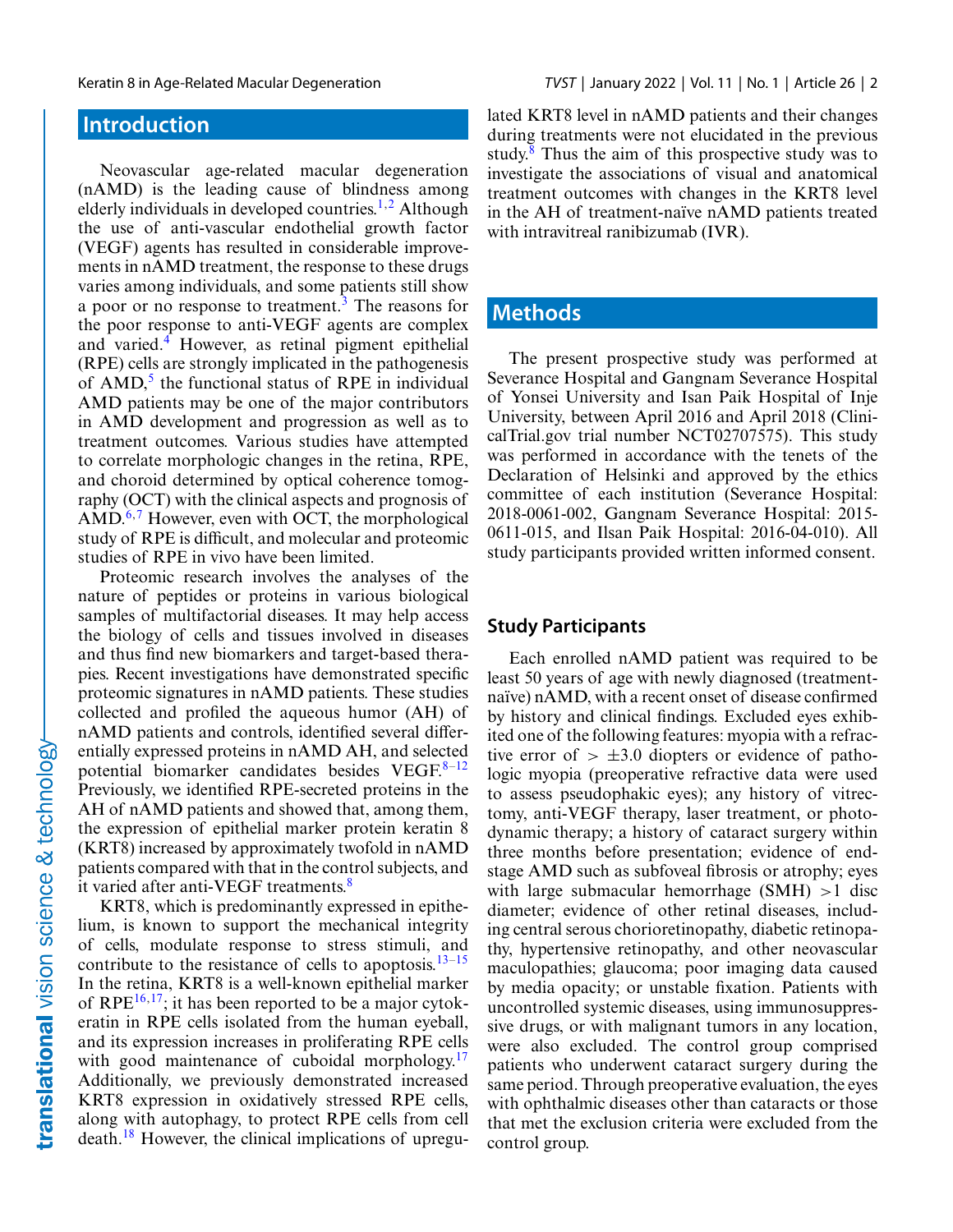#### **Baseline Evaluation, Treatment, and AH Sampling**

At baseline, each patient in the nAMD group underwent a comprehensive ophthalmological examination for the assessment best-corrected visual acuity (BCVA) and intraocular pressure (IOP), autorefractometry/keratometry (ARK), slit lamp biomicroscopy, indirect ophthalmoscopy, color fundus photography (FP), fluorescein angiography (FA), indocyanine green angiography (ICGA) (Optos P200Tx; Optos PLC, Dunfermline, UK), and OCT (Swept Source OCT DRI OCT Triton; Topcon, Tokyo, Japan). After the baseline evaluation, three consecutive monthly injections of 0.5 mg IVR (Lucentis; Novartis, Basel, Switzerland) were administered to nAMD patients. At each visit for injection, and one month after the third injection (month three), ophthalmic examination, including BCVA, IOP, slit lamp biomicroscopy, FP, and OCT, were performed to monitor treatment outcome.

AH samples were collected at baseline and two months after the initial treatments (month two). Before surgery, each eye was anaesthetized topically with 0.5% proparacaine hydrochloride. Patients received standard disinfection with povidone-iodine scrub of the eyelids and surrounding skin and povidone-iodine eye drops to the conjunctival sac. After a sterile lid speculum was inserted, a 30-gauge needle was inserted bevel up through the peripheral cornea and 0.1 mL of AH was collected. Consecutively, 0.5 mg IVR was administered through the pars plana. Antibiotic eyedrops (0.5% moxifloxacin hydrochloride) were administered after surgery for three days.

The control subjects also underwent a comprehensive ophthalmological examination, including BCVA, IOP, ARK, slit lamp biomicroscopy, indirect ophthalmoscopy, FP, and OCT before surgery. AH samples of the control group were obtained immediately before cataract surgery.

#### **Measurement of KRT8 Level in AH**

Immediately after collection, AH samples were transferred into sterile plastic tubes (safe-lock microcentrifuge tubes, 1.5 mL) and immediately frozen and stored at −80°C until analysis.

The level of KRT8 in the AH was quantitatively assessed using a sandwich enzyme-linked immunosorbent assay kit (Cloud-Clone Corporation, Houston, TX, USA). The assays were performed according to the manufacturers' protocols. Samples were added into the wells of 96-well microplates, and the plates were then incubated for 2.5 hours at room temperature (RT), followed by gentle shaking for two hours at

37°C. Biotinylated antibodies were incubated for one hour at RT with gentle shaking at 37°C. Horseradish peroxidase-streptavidin solution was incubated for 45 minutes at RT, followed by gentle shaking for 30 minutes at 37°C. Tetramethylbenzidine dihydrochloride substrates were added to each well for 30 minutes in the dark. The enzyme-substrate reaction was terminated by adding sulphur acid solution, and the color change was measured at a wavelength of 450 nm. The level of KRT8 in the samples was then determined by comparing the optical density of the samples to values on the standard curve.

#### **Imaging and Data Analysis**

Neovascular AMD was diagnosed based on the results of FP, FA, ICGA, and OCT, with evidence of hyperfluorescence and late leakage associated with pigmented epithelium detachment, serous retinal detachment, subretinal exudation, and SMH. Choroidal neovascularization (CNV) types were subdivided into four categories as follows: (a) Polypoidal choroidal vasculopathy was diagnosed based on the finding of ICGA with the presence of a branched vascular network and on evidence of terminal polypoidal lesions in the subpigment epithelial layer with orange-red protrusions corresponding to the polypoidal lesions revealed by ICGA, or both. (b) Type 1 CNV was characterized by new vessels located beneath the RPE. (c) Type 2 CNV was defined as new vessels penetrating the RPE layer and localized in the subretinal space as observed upon OCT. (d) Type 3 CNV, retinal angiomatous proliferation, was defined as the intraretinal proliferation of new vessels, which may originate from both retinal and choroidal circulation. The presence of retinal-choroidal anastomosis was identified by ICGA or intraretinal hemorrhage in FP or intraretinal fluid (IRF) on OCT. The size of the CNV area was calculated by defining the boundaries of the CNV in FA. The central macular thickness (CMT) was automatically calculated in OCT as the average retinal thickness within a circle of diameter 1000 μm centered on the fovea (the central circle of the Early Treatment Diabetic Retinopathy Study grid). All images were reviewed before measurement, and re-segmentation or re-centration of the fovea was performed if there were significant errors. The choroidal thickness was measured under the foveal center vertically from the outer border of the hyperreflective line of the RPE to the inner border of the sclera. Morphological features in FP or OCT were also evaluated. These parameters included the presence of IRF, subretinal fluid (SRF), SMH, drusen, or hard exudate. We defined the presence of drusen as one or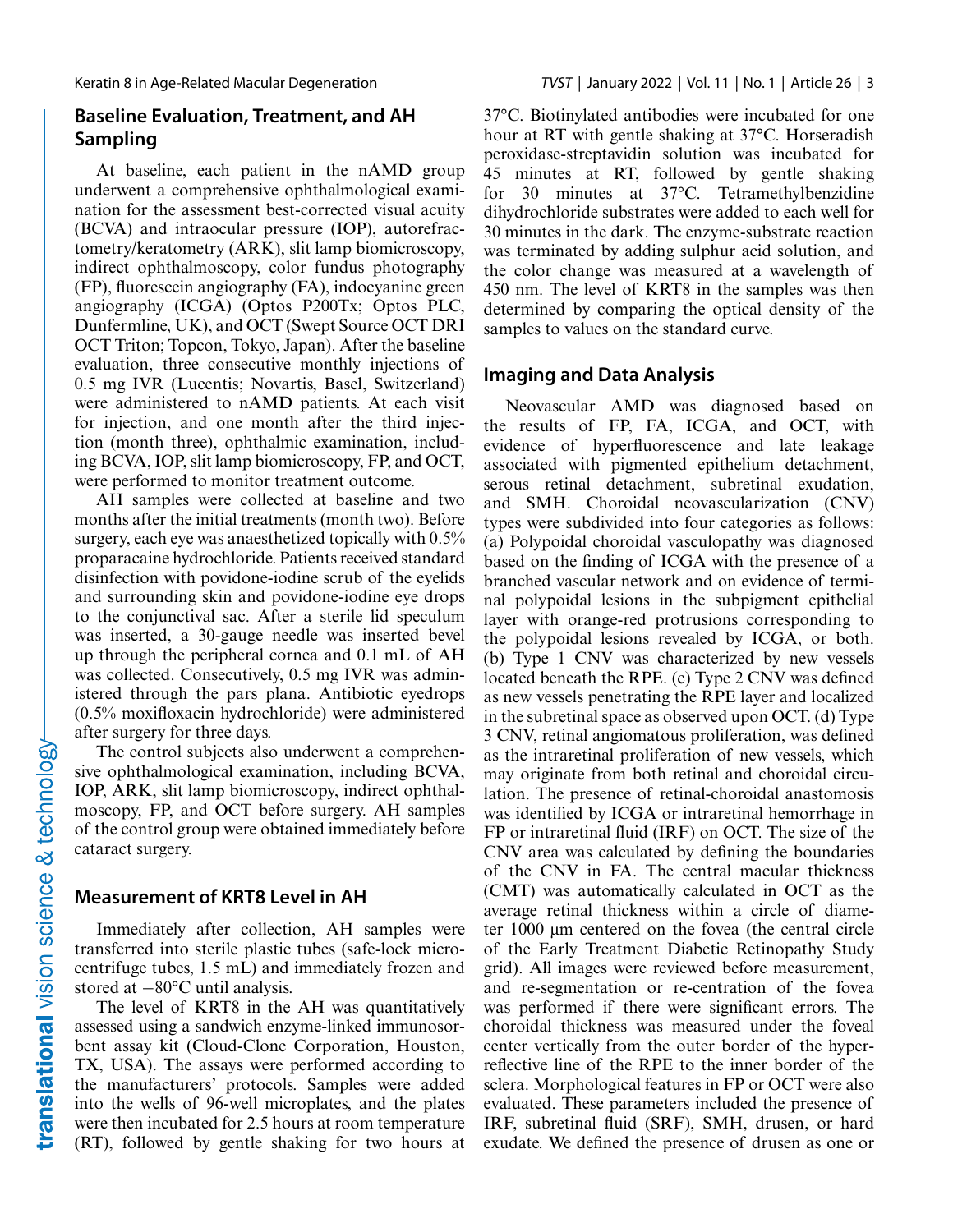more large (>125 μm) druse or extensive (20 soft or 65 hard without any soft) intermediate-sized drusen  $(63-124 \,\mu m)$ , assessed within two disc diameters of the center of the macula. All measurements and diagnosis were conducted by two retinal specialists (J.Y.S. and J.L), and averaged values were used for evaluation.

#### **Statistical Analysis**

To compare the baseline characteristics and KRT8 level between the nAMD and control groups, an independent *t* test was used for continuous variables and  $\chi^2$  test for categorical variables. To evaluate the relationship between baseline KRT8 level and baseline characteristics, Pearson correlation was used for continuous variables, whereas an independent *t* test was used for comparisons between the baseline KRT8 level and categorical variables. To investigate the changes in the KRT8 level according to the treatment response, the nAMD group was classified into responders and poor responders according to OCT findings at month three. Poor responders were defined by the presence of any persistent fluid (IRF or SRF) in OCT (raster scan covering the lesion more than  $20 \times 10^{\circ}$ ) at month three. To compare the KRT8 level before and after IVR, the paired *t* test was used, and the independent *t* test was used for comparisons of the KRT8 level between responders and poor responders.

To analyze the association between the KRT8 level and treatment outcomes, visual and anatomical outcomes were evaluated three and six months after initial injection based on the measurement of BCVA and OCT. The BCVA using the Snellen visual acuity chart was converted to logarithm of the minimum angle of resolution (logMAR) units, whereas anatomical outcomes were classified into good and poor anatomical outcome. Poor anatomical outcome was defined as the presence of any persistent fluid (IRF or SRF) in OCT (raster scan covering the lesion more than  $20 \times 10^{\circ}$  at months three and six. The treatment outcome after six months was evaluated by reviewing BCVA and OCT retrospectively after the completion of the prospective study. To investigate the association between the KRT8 level and visual outcome, linear regression analysis was performed, and logistic regression analysis was used for associations between the KRT8 level and anatomical outcome. In multivariate regression analysis, treatment outcome was the dependent variable, and clinically significant parameters significantly associated with treatment outcome in the univariate analysis were used as independent variables. Statistical analyses were performed using SPSS for Windows (version 21.0; IBM Corp., Armonk, NY, USA). Results with a  $P$  value  $= 0.05$  were considered statistically significant.

#### **Results**

#### **Demographics and Baseline Characteristics**

In this prospective case-control study, we evaluated 58 eyes of 58 patients with treatment-naïve nAMD and 46 eyes of the control patients who underwent cataract surgery during the same period. The characteristics of nAMD patients and those in the control group are summarized in [Table 1.](#page-4-0) There was no significant difference in age ( $P = 0.19$ ), sex ( $P = 0.23$ ), or presence of systemic hypertension (HTN)  $(P = 0.80)$ or diabetes mellitus (DM)  $(P = 0.30)$  between the nAMD and control groups. Baseline visual acuity was better in the control group than in the nAMD group  $(P < 0.001)$ .

In the nAMD group, baseline visual acuity was  $0.65 \pm 0.41$  logMAR, and the size of the CNV area was  $8.75 \pm 9.46$  mm<sup>2</sup>. Eighteen eyes (31%) were phakic and 40 eyes (69%) were pseudophakic. In terms of CNV type, 29 eyes (50%) had polypoidal choroidal vasculopathy, nine (15.5%) had type 1 CNV, nine had type 2 CNV, and 11 (19.0%) had type 3 CNV. In terms of morphologic features at baseline, 46 eyes (79.3%) had SRF, 24 (41.4%) had IRF, 17 (29.3%) had SMH, 17 (29.3%) had drusen, and nine (15.5%) had hard exudate.

#### **Baseline KRT8 Level in the nAMD and Control Groups**

At baseline, the mean KRT8 level in AH was 8.48  $\pm$  1.21 ng/mL in the nAMD group, which was significantly higher than that in the control group (4.99  $\pm$ 0.82 ng/mL,  $P < 0.001$ ) [\(Table 1\)](#page-4-0). In the control group, the baseline KRT8 level did not correlate with age  $(P = 0.83)$ , and there was no difference in the KRT8 level in terms of sex  $(P = 0.22)$ , and the presence of HTN ( $P = 0.27$ ) or DM ( $P = 0.54$ ). In the nAMD group, the baseline KRT8 level did not correlate with age  $(P = 0.10)$ , and there was no difference in the KRT8 level based on sex ( $P = 0.74$ ), the presence of HTN  $(P = 0.14)$  or DM  $(P = 0.54)$ , or lens status  $(P = 0.59)$ . In addition, the baseline KRT8 level showed no correlation with CMT ( $P = 0.89$ ), choroidal thickness ( $P =$ 0.73), or CNV size  $(P = 0.92)$ . There was no significant difference in the baseline KRT8 level in terms of the type of CNV ( $P = 0.25$ ) or other morphologic characteristics in OCT, including SRF ( $P = 0.33$ ), IRF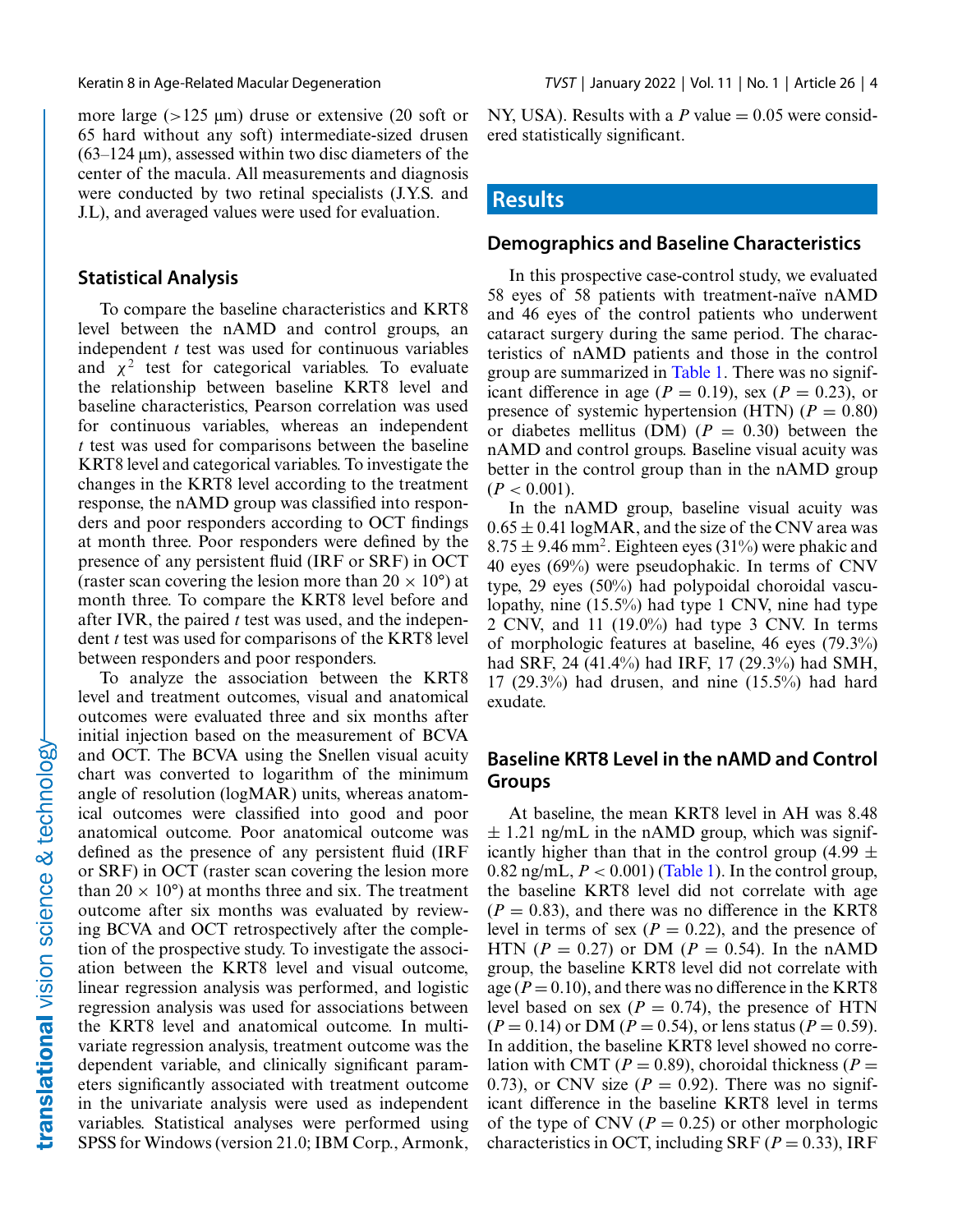|                        | nAMD            | Control         | P Value                |  |
|------------------------|-----------------|-----------------|------------------------|--|
| n                      | 58              | 46              | <b>NA</b>              |  |
| Age (years)            | 75.7 $\pm$ 9.5  | $73.5 \pm 7.6$  | 0.19                   |  |
| Sex (male; n, %)       | 39 (73.6)       | 25(54.3)        | 0.23                   |  |
| HTN $(n, %)$           | 11(18.9)        | 7(15.2)         | 0.80                   |  |
| DM (n, %)              | 6(10.3)         | 2(4.3)          | 0.30                   |  |
| Visual acuity (logMAR) | $0.65 \pm 0.41$ | $0.11 \pm 0.16$ | $< 0.001$ <sup>2</sup> |  |
| (Snellen equivalents)  | 20/89           | 20/26           |                        |  |
| Baseline KRT8 (ng/mL)  | $8.48 \pm 1.21$ | 4.99 $\pm$ 0.82 | ${<}0.001*$            |  |

<span id="page-4-0"></span>

|  | Table 1. Baseline Characteristics and Baseline KRT8 Level in the nAMD and Control Groups |  |
|--|------------------------------------------------------------------------------------------|--|
|--|------------------------------------------------------------------------------------------|--|

NA, not applicable.

 $^*P < 0.05$ .

 $(P = 0.80)$ , SMH ( $P = 0.20$ ), drusen ( $P = 0.50$ ), and exudate  $(P = 0.49)$  (Supplementary Table S1).

#### **Changes in the KRT8 Level During Monthly Intravitreal Ranibizumab Injections in the nAMD Group**

A significant decrease in the KRT8 level was observed between baseline and month two  $(P = 0.017)$ (Fig. 1). A comparison of the KRT8 level between responders and poor responders revealed that the difference in the baseline KRT8 level failed to reach statistical significance between the groups ( $P = 0.053$ ). However, poor responders showed significantly higher



**Figure 1.** Changes in the KRT8 level in the eyes treated with intravitreal ranibizumab for neovascular age-related macular degeneration. The KRT8 level decreased significantly between baseline and month two. *Box* indicates median and inter-quartile range.



**Figure 2.** Changes in the KRT8 level in responders and poor responders to IVR treatment for neovascular age-related macular degeneration. Responders exhibited a significant decrease in the KRT8 level between baseline and month two, whereas poor responders exhibited no significant changes in the KRT8 level.

KRT8 level than responders at month two  $(P < 0.001)$ . In addition, responders showed a significant decrease in the KRT8 level between baseline and month two (*P*  $= 0.002$ ), whereas poor responders showed no significant change in the KRT8 level  $(P = 0.73)$  (Figs. 2) and [3\)](#page-5-0). The changes in the KRT8 level between baseline and month two showed a significant difference between responders and poor responders (−0.56 and −0.10, respectively;  $P = 0.048$ ).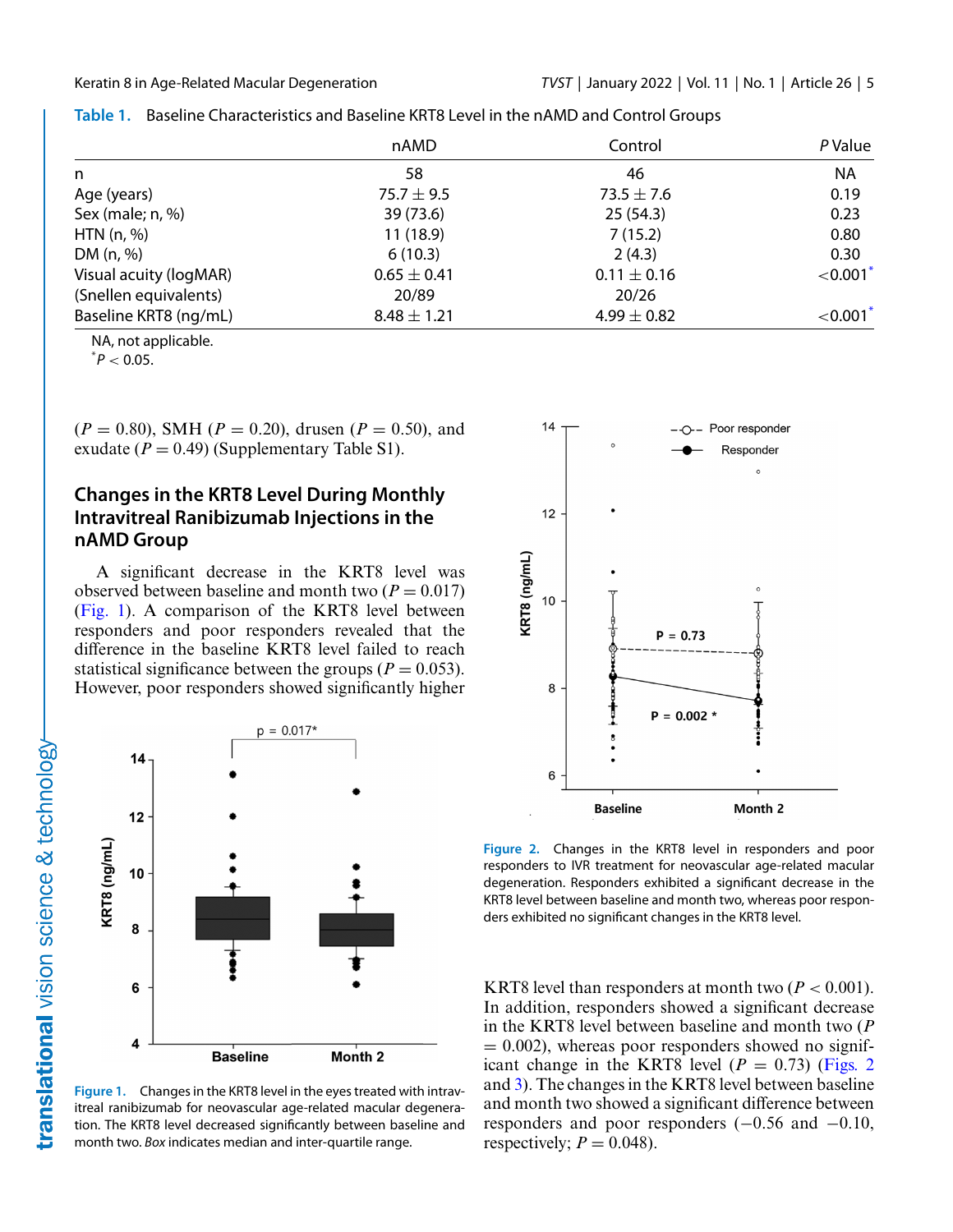<span id="page-5-0"></span>

**Figure 3.** Treatment outcomes and KRT8 level after IVR injection for neovascular age-related macular degeneration. In a responder, OCT showed SRF before IVR (a), whereas SRF was resolved after IVR (b). KRT8 level decreased from 8.5 ng/mL to 7.3 ng/mL after treatment. In a poor responder, baseline OCT showed SRF (c), and the KRT8 level was 9.5 ng/mL. Persistent fluid was observed in OCT after treatment (d), and the KRT8 level was 9.7 ng/mL, which was slightly higher than the baseline measurement.

#### **KRT8 Level and Treatment Outcomes After Intravitreal Ranibizumab Injection**

After three monthly injections of IVR (month three), visual acuity improved from  $0.65 \pm 0.41$ logMAR to  $0.47 \pm 0.38$  ( $P = 0.002$ ). In OCT, 33 eyes  $(56.9\%)$  were dry, whereas 25 (43.1%) showed persistent fluid at month three. CMT was significantly improved from 455.9  $\pm$  252.3  $\mu$ m to 263.9  $\pm$  110.1  $\mu$ m (*P <* 0.001).

The relationship between treatment outcome at month three and KRT8 level is shown in Table 2. Visual outcome was not associated with the KRT8 level at baseline  $(P = 0.63)$  and changes in the KRT8 level between baseline and month two  $(P = 0.11)$ , but worse visual outcome was associated with higher KRT level at month two  $(P = 0.045)$ . The association of anatomical outcome with the KRT8 level failed to reach statistical significance at baseline  $(P = 0.07)$  and changes in the KRT8 level between baseline and month two (*P*  $= 0.057$ , but a significant association was observed between poor anatomical outcome (persistent fluid on OCT) and higher KRT level at month two  $(P = 0.001)$ .

### **Association Between the KRT8 Level at Month Two and Treatment Outcomes After Intravitreal Ranibizumab Injection**

In the univariate analysis, a worse visual outcome was associated with a higher KRT8 level at month two  $(P = 0.045)$  and the presence of IRF  $(P = 0.002)$ . However, these associations were not significant in the multivariate analysis (Supplementary Table S2).

Poor anatomic outcome was associated with a higher KRT8 level at month two  $(P = 0.001)$  and larger CNV size  $(P = 0.04)$  in the univariate analysis. In the multivariate logistic regression analysis, poor anatomical outcome was still found to be associated with a higher KRT8 level at month two (odds ratio [OR] 8.32, 95% confidence interval [CI] 2.02–34.2, *P* = 0.003) [\(Table 3\)](#page-6-0).

**Table 2.** Association Between the KRT8 Level and Treatment Outcome After Intravitreal Ranibizumab Injection

|                  |                 | Visual Outcome |        |      | Anatomical Outcomes |       |  |  |
|------------------|-----------------|----------------|--------|------|---------------------|-------|--|--|
|                  | $B + SE$        | 95% CL         |        | OR.  | 95% CL              |       |  |  |
| KRT8 at baseline | $0.02 + 0.04$   | $-0.07-0.11$   | 0.63   | 1.61 | $0.96 - 2.69$       | 0.07  |  |  |
| KRT8 at Month 2  | $0.10 + 0.05$   | $0.003 - 0.20$ | 0.045' | 7.97 | 2.48-25.66          | 0.001 |  |  |
| Changes in KRT8  | $0.09 \pm 0.06$ | $-0.02 - 0.21$ | 0.11   | 2.30 | $0.97 - 5.42$       | 0.057 |  |  |

Anatomical outcome, persistent fluid on OCT at month 3; B, unstandardized beta coefficient; SE, standard error.  $^*P < 0.05$ .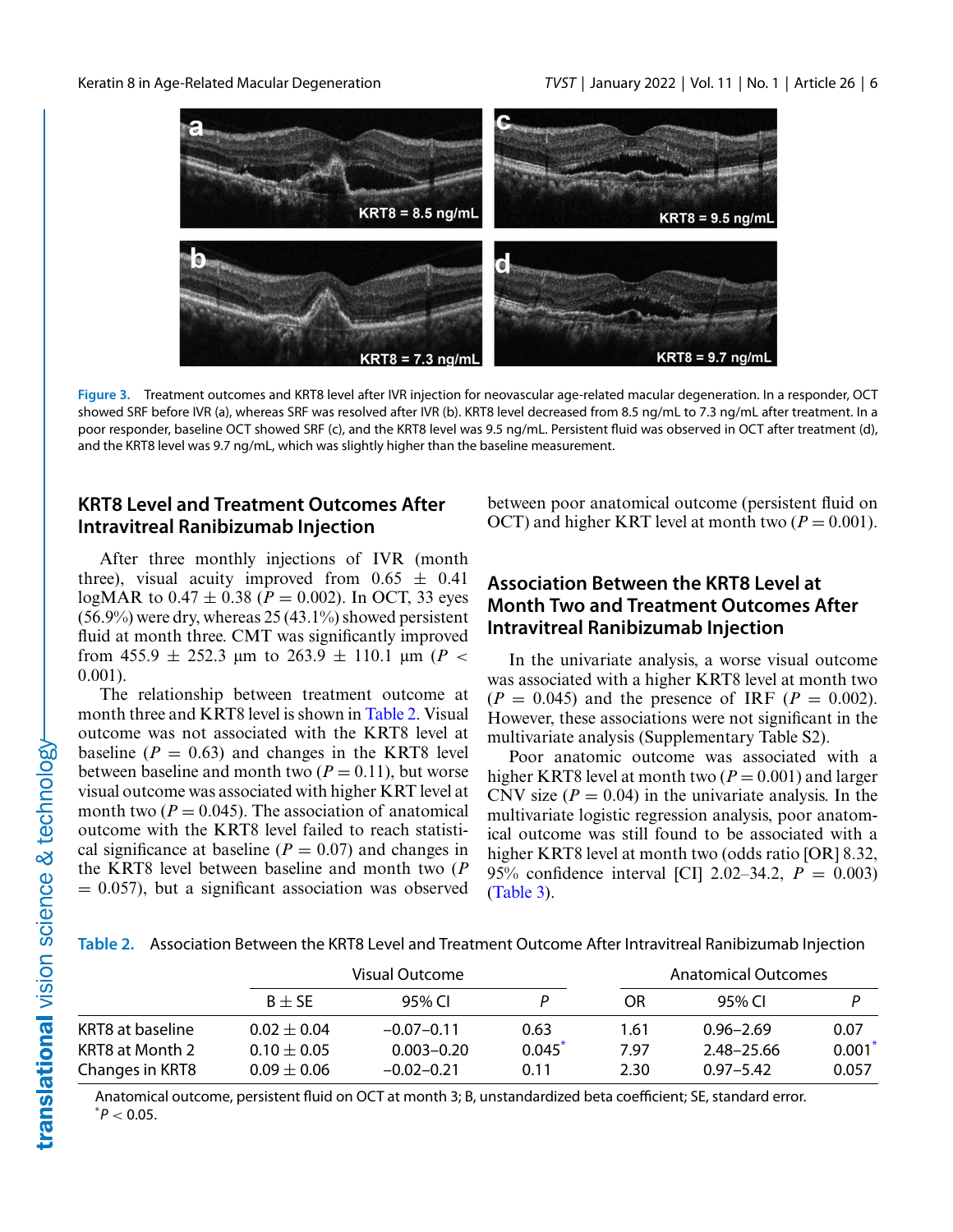|                                             | Univariate |               |          | Multivariate |                |          |
|---------------------------------------------|------------|---------------|----------|--------------|----------------|----------|
|                                             | <b>OR</b>  | 95% CI        | P        | <b>OR</b>    | 95% CI         | P        |
| KRT8 (ng/mL)                                | 7.97       | $2.48 - 25.7$ | $0.001*$ | 8.32         | $2.02 - 34.2$  | $0.003*$ |
| Baseline characteristics for adjustments    |            |               |          |              |                |          |
| Age (years)                                 | 0.99       | $0.94 - 1.05$ | 0.74     | 0.96         | $0.87 - 1.05$  | 0.32     |
| Sex (male)                                  | 0.42       | $0.13 - 1.38$ | 0.15     | 0.62         | $0.07 - 5.33$  | 0.66     |
| <b>HTN</b>                                  | 0.51       | $0.12 - 2.15$ | 0.36     |              |                |          |
| DM                                          | 3.47       | $0.58 - 20.8$ | 0.17     |              |                |          |
| $ChT(\mu m)$                                | 1.00       | $0.99 - 1.01$ | 0.26     |              |                |          |
| CNV size $(mm2)$                            | 1.14       | $1.01 - 1.30$ | $0.04*$  | 1.16         | $0.95 - 1.41$  | 0.15     |
| CNV type                                    |            |               |          |              |                |          |
| <b>PCV</b>                                  |            | Ref           |          |              | Ref            |          |
| Type 1                                      | 0.49       | $0.11 - 2.22$ | 0.35     | 0.35         | $0.05 - 2.73$  | 0.32     |
| Type 2                                      | 4.89       | $0.54 - 44.6$ | 0.16     | 1.74         | $0.09 - 32.58$ | 0.71     |
| Type 3                                      | 0.51       | $0.13 - 2.07$ | 0.67     | 0.99         | $0.06 - 17.44$ | 0.99     |
| Morphologic characteristics of baseline OCT |            |               |          |              |                |          |
| <b>SRF</b>                                  | 2.31       | $0.55 - 9.65$ | 0.25     |              |                |          |
| <b>IRF</b>                                  | 2.84       | $0.95 - 8.44$ | 0.06     | 2.11         | $0.34 - 13.20$ | 0.42     |
| <b>SMH</b>                                  | 0.53       | $0.16 - 1.79$ | 0.31     |              |                |          |
| Drusen                                      | 0.77       | $0.24 - 2.48$ | 0.66     |              |                |          |
| Exudate                                     | 1.26       | $0.30 - 5.30$ | 0.75     |              |                |          |

#### <span id="page-6-0"></span>**Table 3.** Association Between the KRT8 Level at Month Two and Anatomic Outcome at Month Three

ChT, subfoveal choroidal thickness; PCV, polypoidal choroidal vasculopathy; Ref, reference.

 $^*P < 0.05$ .

### **Association Between the KRT8 Levels at Month Two and Treatment Outcomes at Month Six After Intravitreal Ranibizumab Injection**

After completion of the prospective study, treatment outcomes were retrospectively reviewed in 51 patients who were followed up at month six. In the univariate analysis, visual outcomes at month six were not associated with the KRT8 level at month two (*P*  $= 0.87$ ); however, anatomical outcomes at month six were associated with the KRT8 level at month two (*P*  $= 0.039$ ). In the multivariate analysis, poor anatomical outcomes at month six were still associated with a higher KRT level at month two (OR 2.63, 95% CI 1.18– 5.88,  $P = 0.019$  [\(Table 4\)](#page-7-0).

# **Discussion**

In the present study, 58 treatment-naïve nAMD patients were enrolled, and the AH level of KRT8 before and after IVR treatments was examined. Significantly increased KRT8 level in nAMD eyes compared

with that in the controls was observed before treatments. After IVR, responders showed a significant decrease in the KRT8 level, whereas poor responders showed no change. A higher KRT8 level was associated with the presence of persistent fluid in OCT after IVR, suggesting a potential role for KRT8 as a prognostic indicator in patients with nAMD.

KRT8, a well-known epithelial marker protein, has been known to support the mechanical integrity of cells, modulate stress response, and contribute to cell resistance to apoptosis.<sup>[13–15,19](#page-9-0)</sup> KRT8 has been identified as an RPE marker,  $16,17$  and in our previous study, we found that the KRT8 level is elevated approximately twofold in nAMD patients compared with that in the controls.[8](#page-9-0) In this study, the KRT8 level in nAMD patients was 1.7-fold higher than that in the controls, which is in line with the findings of the previous study. Within the retina, only RPE cells are immunoreactive to keratin; thus the disruption of integrity (or rupture) of RPE cells by CNV membrane (CNVM) could release KRT8 into AH. This assumption could explain our results, that is, decreased KRT8 level after the treatments in responders, because the additional RPE damage would be limited by treatments in these patients.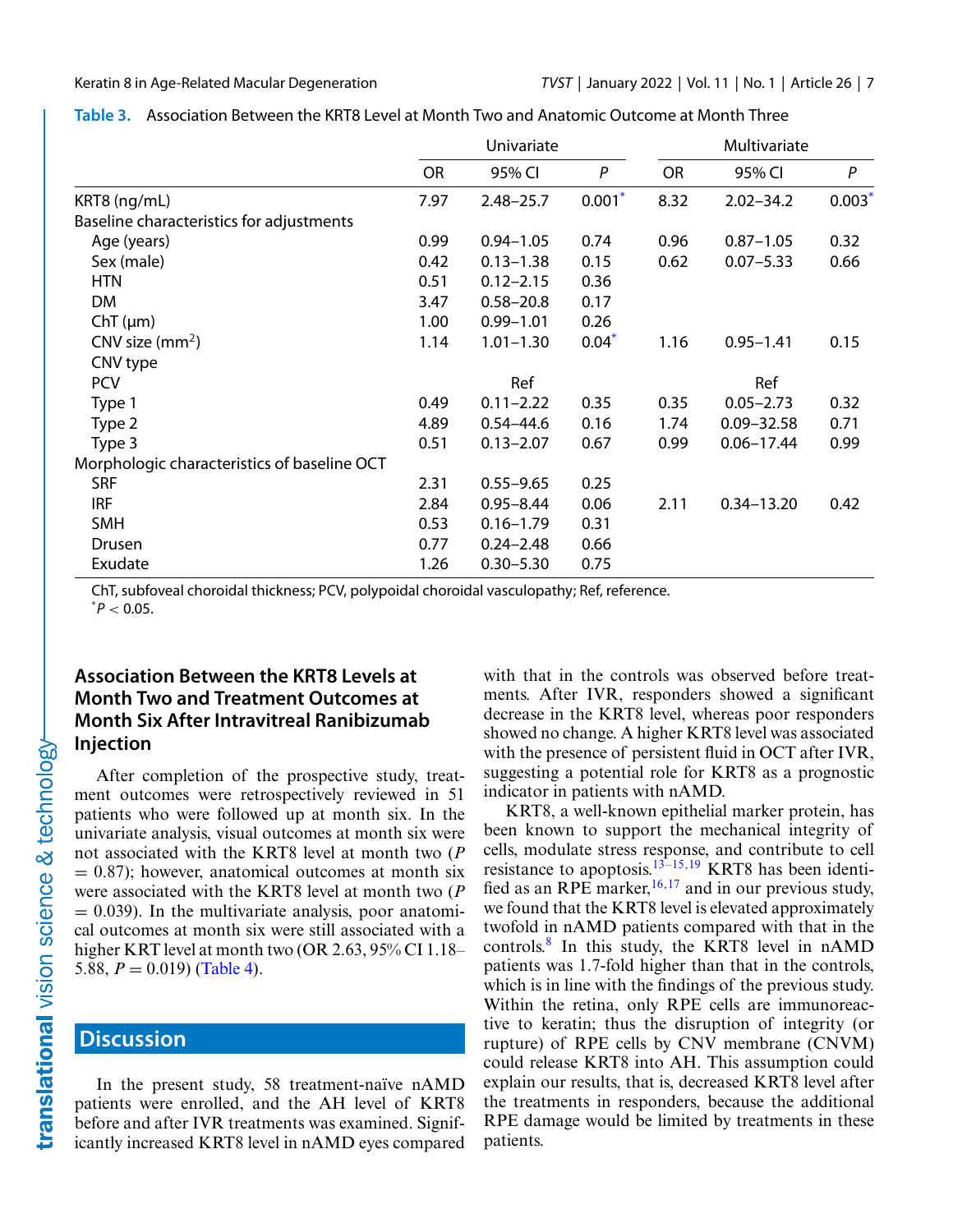|                                             | Univariate |                |             | Multivariate |                |                  |
|---------------------------------------------|------------|----------------|-------------|--------------|----------------|------------------|
|                                             | <b>OR</b>  | 95% CI         | P           | <b>OR</b>    | 95% CI         | $\boldsymbol{P}$ |
| KRT8 (ng/mL)                                | 2.13       | $1.04 - 4.39$  | $0.039^{*}$ | 2.63         | $1.18 - 5.88$  | $0.019*$         |
| Baseline characteristics for adjustments    |            |                |             |              |                |                  |
| Age (years)                                 | 0.96       | $0.90 - 1.02$  | 0.19        | 0.95         | $0.87 - 1.03$  | 0.20             |
| Sex (male)                                  | 0.35       | $0.09 - 1.28$  | 0.11        | 1.01         | $0.16 - 6.27$  | 0.99             |
| <b>HTN</b>                                  | 0.15       | $0.02 - 1.32$  | 0.09        |              |                |                  |
| <b>DM</b>                                   | 3.63       | $0.60 - 3.63$  | 0.16        |              |                |                  |
| $ChT(\mu m)$                                | 1.00       | $1.00 - 1.02$  | 0.06        |              |                |                  |
| CNV size $(mm2)$                            | 1.03       | $0.97 - 1.09$  | 0.37        | 1.07         | $0.97 - 1.17$  | 0.18             |
| CNV type                                    |            |                |             |              |                |                  |
| <b>PCV</b>                                  |            | Ref            |             |              | Ref            |                  |
| Type 1                                      | 0.75       | $0.14 - 4.10$  | 0.74        | 0.55         | $0.06 - 4.73$  | 0.58             |
| Type 2                                      | 8.00       | $0.86 - 74.22$ | 0.07        | 0.79         | $0.04 - 13.96$ | 0.87             |
| Type 3                                      | 2.67       | $0.57 - 12.56$ | 0.22        | 0            | <b>NA</b>      | > 0.99           |
| Morphologic characteristics of baseline OCT |            |                |             |              |                |                  |
| <b>SRF</b>                                  | $>10^3$    | <b>NA</b>      | >0.99       |              |                |                  |
| <b>IRF</b>                                  | 0.99       | $0.32 - 3.08$  | 0.99        | 1.30         | $0.22 - 7.65$  | 0.77             |
| <b>SMH</b>                                  | 0.61       | $0.17 - 2.12$  | 0.43        |              |                |                  |
| Drusen                                      | 0.21       | $0.05 - 0.88$  | $0.03*$     |              |                |                  |
| Exudate                                     | 0.92       | $0.19 - 4.35$  | 0.91        |              |                |                  |

<span id="page-7-0"></span>

| Table 4. Association Between the KRT8 Level at Month Two and Anatomical Outcomes at Month Six |  |
|-----------------------------------------------------------------------------------------------|--|
|-----------------------------------------------------------------------------------------------|--|

Ref, reference.

 $^*P < 0.05$ .

In addition, oxidative or mechanical stress can trigger cytoskeleton activation, $20,21$  and several RPE cells are strongly positive for this marker in surgi-cally excised nAMD-related CNVMs.<sup>[22](#page-9-0)</sup> We previously reported that oxidative stress in human RPE cells induces the upregulation of KRT8 and autophagy, resulting in the protection of RPE cells from apoptotic cell death under oxidative stress[.18](#page-9-0) CNV in nAMD shares with the process of wound-healing response,  $22$ and proliferation of RPE is speculated to serve as a reparative process to cover and regenerate damaged tissue and seal off leaking vascular channels. $^{23}$  Therefore elevated KRT8 level in the AH is likely to be related to a good reparative mechanism in these treatmentnaïve nAMD patients.

After two consecutive IVR treatments, only responders demonstrated a significant decrease in the KRT8 level after IVR, whereas poor responders showed persistent elevated KRT8 level. Furthermore, a higher KRT8 level at month two was associated with the presence of persistent fluid in OCT at month three after adjusting for other variables. Elevated KRT8 level in nAMD eyes early in the disease course is possibly a reparative or protective mechanism; however, prolonged elevation of KRT8 level might be detrimen-

tal, as it could be related to epithelial-mesenchymal transition (EMT). $^{18}$  $^{18}$  $^{18}$  In EMT, polarized epithelial cells convert to motile mesenchymal cells, and transdifferentiated RPE cells are the principal nonvascular stromal cells in vascular and fibrotic nAMD-related CNVMs.<sup>22</sup> EMT ultimately results in the loss of RPE characteristics, $17$  which is concomitant with a rearrangement of the cytoskeleton.<sup>24</sup> Our previous study showed that under prolonged oxidative stress, a high KRT8 level induces EMT via its phosphorylation, resulting in loss of RPE cell junction integrity and degeneration of the RPE[.18](#page-9-0) Similar results have been reported in pancreatic and gastric cancer cells.<sup>[25](#page-9-0)</sup> Although there has been no study on how EMT causes resistance to treatment in nAMD patients, several studies have shown that EMT is associated with resistance to anti-VEGF treatment in various tumors, including pancreatic cancers,  $26$  genitourinary cancers,  $27$  and brain tumours[.28](#page-9-0) In gastric cancer, KRT8 overexpression leads to EMT and enhances the proliferation and migration of cancer cells, and patients with a high KRT8 level tend to have unfavorable outcomes.<sup>29</sup> Moreover, EMT in RPE contributes to retinal fibrosis in nAMD eyes, $30$  and fibrosis often develops in poor responders to anti-VEGF treatment.<sup>[31](#page-10-0)</sup> Based on these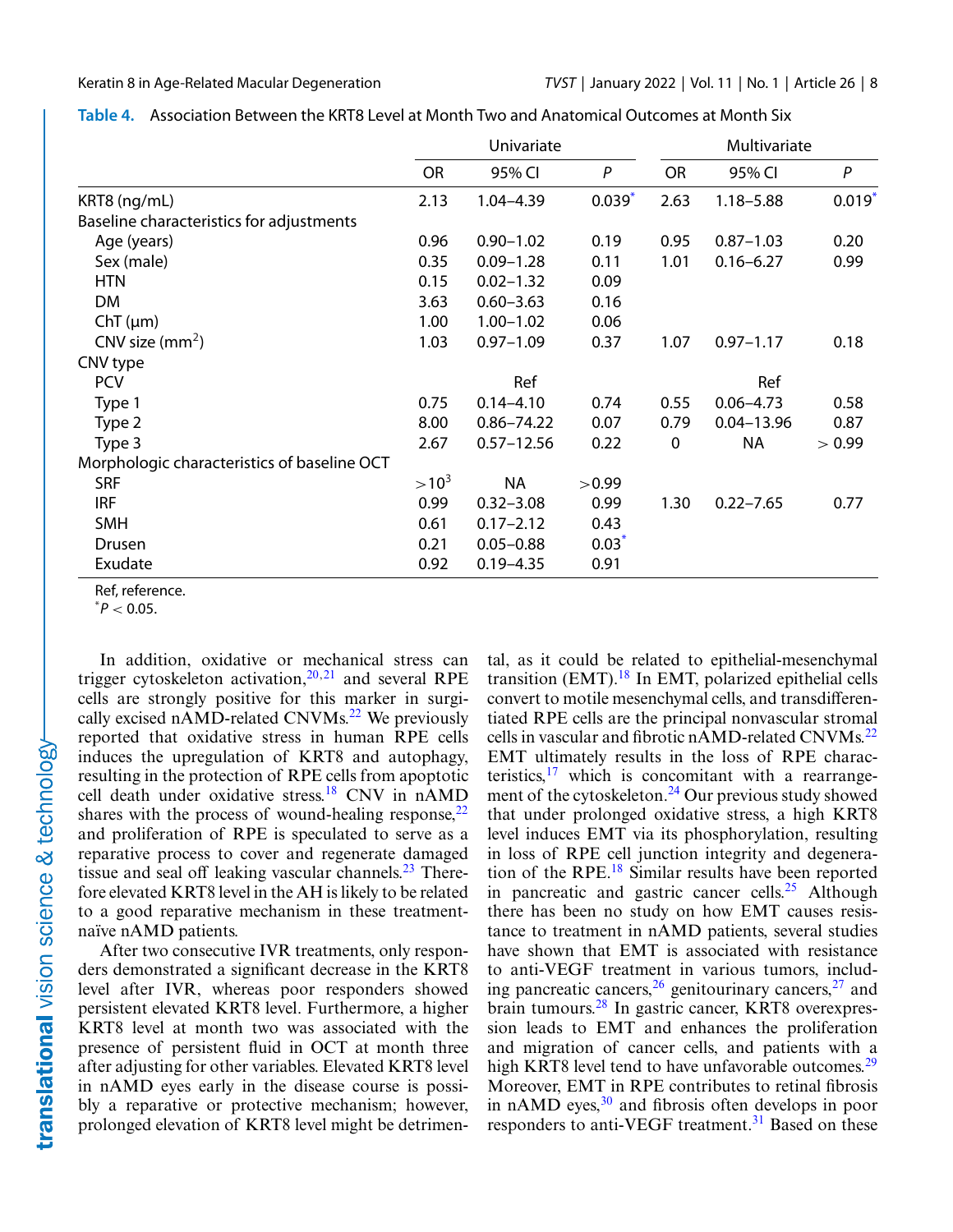<span id="page-8-0"></span>findings, we speculate that in responders, KRT8 expression is elevated as a reactive RPE change with the development of CNV and then decreases when the wound healing process proceeds and CNV regresses with anti-VEGF treatments. An unsuccessful treatment response could result in progression of tissue injury, inflammation, and prolonged loss of RPE cell-to-cell contact, which are responsible for initiating EMT and fibrosis. These processes might contribute to the persistence of KRT8 upregulation in poor responders. It remains to be determined whether upregulated KRT8 expression reflects the consequences or the causes of poor treatment response to IVR; in other words, prolonged KRT upregulation in poor responders might induce EMT, leading to resistance to anti-VEGF treatments.

Although anti-VEGF agents have shown remarkable results in nAMD treatment, some patients show poor or no response to anti-VEGF agents or experience a loss of efficacy of anti-VEGF after repeated administration. Several proteins or pathways, other than VEGF, could cause variability in behavior of the disease and response to anti-VEGF treatment, and thus, could be therapeutic targets for nAMD patients, particularly those who show a poor response to treatment. For example, our previous study suggested that the upregulation of KRT8 and downregulation of phosphorylated KRT8 may promote cell survival while suppressing  $EMT^{18}$ ; thus KRT8 could be a novel target for the treatment of nAMD, which is supported by our present findings.

The limitations of this study include its small sample size and short follow-up period. With a short follow-up period, it is difficult to elucidate the association between KRT8 and recurrence or long-term treatment responses. Although there were no significant differences in age and sex between the nAMD and control groups, matched case-control studies with larger sample sizes based on sample size calculation are required. Although statistically significant, the relatively low beta coefficients and wide CIs for the associations between the KRT8 level and treatment outcomes suggest that more research is needed on nAMD pathophysiology and confounding factors before using KRT8 level in clinical practice. In addition, as the level of both VEGF and KRT8 in the AH could not be obtained due to technical limitations, whether the change in the KRT8 level in the AH is an independent marker for treatment or whether it is associated with the change in VEGF levels could not be determined. Despite these limitations, our results suggest that KRT8 could be a possible prognostic biomarker in nAMD patients. It would also be necessary to investigate whether there is a relationship between the KRT8 level in AH and that in tear or serum, which can be assessed less invasively than AH collection.

In summary, in this study, monitoring the AH level of KRT8 during IVR treatment showed an association between decreasing KRT8 level and better treatment responses to anti-VEGF. An increase in the KRT8 level before treatment may suggest that RPE cells proliferate to envelop CNV and thus regress; the KRT8 level seems to decrease once they have proliferated to some degree. Although long-term data are needed to show that the level of KRT8 in nAMD patients returns to that in the controls after regression of CNV, monitoring aqueous KRT8 level may be a practical approach to predict the therapeutic effects during early treatment. In addition, it may also help in determining the treatment strategy with anti-VEGFs, including treatment intervals, as an aid to image biomarkers. In addition, identification of poor responders to anti-VEGF treatments will help clinicians decide whether to switch to other agents available in the near future, thereby facilitating optimization of customized treatments for nAMD.

# **Acknowledgments**

Supported by grants for the Basic Science Research Program through the National Research Foundation of Korea (NRF), funded by the Ministry of Science and ICT (grant numbers: 2017R1A2B4011045 and 2019R1A2C2086729), and a faculty research grant of Yonsei University College of Medicine (grant number: 6-2015-0045) and Novartis, Korea.

Disclosure: **J.Y. Shin,** None; **J. Lee,** None; **J. Park,** None; **M. Kim,** None; **H. Chung,** None; **S.H. Byeon**, Novartis (F)

### **References**

- 1. Bressler NM. Age-related macular degeneration is the leading cause of blindness. *JAMA*. 2004;291:1900–1901.
- 2. Pascolini D, Mariotti SP, Pokharel GP, et al. 2002 Global update of available data on visual impairment: a compilation of population-based prevalence studies. *Ophthalmic Epidemiol*. 2004;11:67– 115.
- 3. Rosenfeld PJ, Brown DM, Heier JS, et al. Ranibizumab for neovascular age-related macular degeneration. *N Engl J Med.* 2006;355:1419–1431.
- 4. Yang S, Zhao J, Sun X. Resistance to anti-VEGF therapy in neovascular age-related macular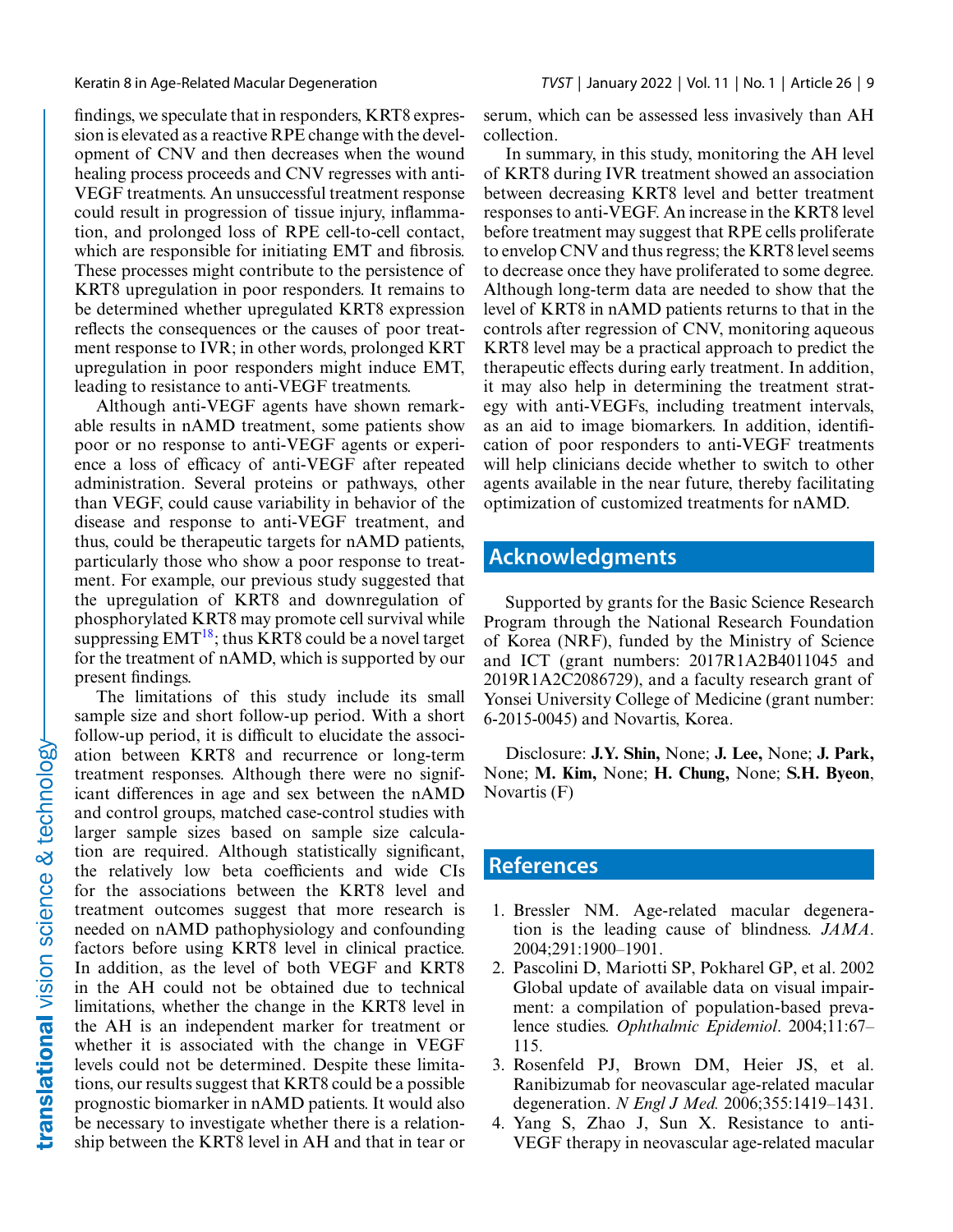<span id="page-9-0"></span>degeneration: a comprehensive review. *Drug Des Devel Ther.* 2016;10:1857–1867.

- 5. Handa JT, Rickman CB, Dick AD, et al. A systems biology approach towards understanding and treating non-neovascular age-related macular degeneration. *Nat. Commun.* 2019;10(1):3347.
- 6. Lai TT, Hsieh YT, Yang CM, Ho TC, Yang CH. Biomarkers of optical coherence tomography in evaluating the treatment outcomes of neovascular age-related macular degeneration: a real-world study. *Sci Rep.* 2019;9(1):529.
- 7. Simader C, Ritter M, Bolz M, et al. Morphologic parameters relevant for visual outcome during anti-angiogenic therapy of neovascular age-related macular degeneration. *Ophthalmology*. 2014;121:1237–1245.
- 8. Kang GY, Bang JY, Choi AJ, et al. Exosomal proteins in the aqueous humor as novel biomarkers in patients with neovascular age-related macular degeneration. *J. Proteome Res.* 2014;13:581– 595.
- 9. Kim TW, Kang JW, Ahn J, et al. Proteomic analysis of the aqueous humor in age-related macular degeneration (AMD) patients. *J Proteome Res.* 2012;11:4034–4043.
- 10. Lee H, Choi AJ, Kang GY, et al. Increased 26S proteasome non-ATPase regulatory subunit 1 in the aqueous humor of patients with age-related macular degeneration. *BMB Rep.* 2014;47:292– 297.
- 11. Yao J, Liu X, Yang Q, et al. Proteomic analysis of the aqueous humor in patients with wet age-related macular degeneration. *Proteomics Clin Appl.* 2013;7(7-8):550–560.
- 12. Kersten E, Paun CC, Schellevis RL, et al. Systemic and ocular fluid compounds as potential biomarkers in age-related macular degeneration. *Surv Ophthalmol.* 2018;63:9–39.
- 13. Zatloukal K, Stumptner C, Lehner M, et al. Cytokeratin 8 protects from hepatotoxicity, and its ratio to cytokeratin 18 determines the ability of hepatocytes to form Mallory bodies. *Am. J. Pathol.* 2000;156(4):1263–1274.
- 14. Ku NO, Omary MB. A disease- and phosphorylation-related nonmechanical function for keratin 8. *J Cell Biol.* 2006;174:115–125.
- 15. Caulin C, Ware CF, Magin TM, Oshima RG. Keratin-dependent, epithelial resistance to tumor necrosis factor-induced apoptosis*. J Cell Biol.* 2000;149:17–22.
- 16. Zhao C, Yasumura D, Li X, et al. mTOR-mediated dedifferentiation of the retinal pigment epithelium initiates photoreceptor degeneration in mice. *J Clin Invest.* 2011;121:369–383.
- 17. Hunt RC, Davis AA. Altered expression of keratin and vimentin in human retinal pigment epithelial cells in vivo and in vitro. *J Cell Physiol.* 1990;145:187–199.
- 18. Baek A, Yoon S, Kim J, et al. Autophagy and KRT8/keratin 8 protect degeneration of retinal pigment epithelium under oxidative stress. *Autophagy*. 2017;13(2):248–263.
- 19. Tao GZ, Looi KS, Toivola DM, Strnad P, Zhou Q, Liao J, et al. Keratins modulate the shape and function of hepatocyte mitochondria: a mechanism for protection from apoptosis. *J Cell Sci.* 2009;122:3851–3855.
- 20. Girouard MP, Pool M, Alchini R, Rambaldi I, Fournier AE. RhoA proteolysis regulates the actin cytoskeleton in response to oxidative stress. *PloS One*. 2016;11(12):e0168641.
- 21. Wu S, Lu Q, Wang N, et al. Cyclic stretch induced-retinal pigment epithelial cell apoptosis and cytokine changes. *BMC Ophthalmol*. 2017;17:208.
- 22. Lopez PF, Sippy BD, Lambert HM, Thach AB, Hinton DR. Transdifferentiated retinal pigment epithelial cells are immunoreactive for vascular endothelial growth factor in surgically excised agerelated macular degeneration-related choroidal neovascular membranes. *Invest Ophthalmol Vis Sci.* 1996;37:855–868.
- 23. Hu DN, Gentile RC, McCormick SA, et al. Role of RPE cells in pathogenesis of proliferative vitreoretinopathy and age-related macular degeneration: cell culture study of surgical excised pre- and subretinal membranes. *J Clin Ophthalmol Eye Disord*. 2017;1(1):1002.
- 24. Grisanti S, Guidry C. Transdifferentiation of retinal pigment epithelial cells from epithelial to mesenchymal phenotype. *Invest Ophthalmol Vis Sci.* 1995;36:391–405.
- 25. Busch T, Armacki M, Eiseler T, et al. Keratin 8 phosphorylation regulates keratin reorganization and migration of epithelial tumor cells. *J Cell Sci.* 2012;125:2148–2159.
- 26. Carbone C, Moccia T, Zhu C, et al. Anti-VEGF treatment resistant pancreatic cancers secrete proinflammatory factors that contribute to malignant progression by inducing an EMT cell phenotype. *Clin. Cancer Res.* 2011;17:5822–5832.
- 27. Hammers H, Fu C, Gerber S, et al. Epithelialmesenchymal transition: A mechanism of resistance to VEGF pathway inhibition in genitourinary cancers. *J Clin Oncol.* 2012;30:390.
- 28. Piao Y, Liang J, Holmes L, Henry V, Sulman E, Groot JF. Acquired resistance to anti-VEGF therapy in glioblastoma is associated with a